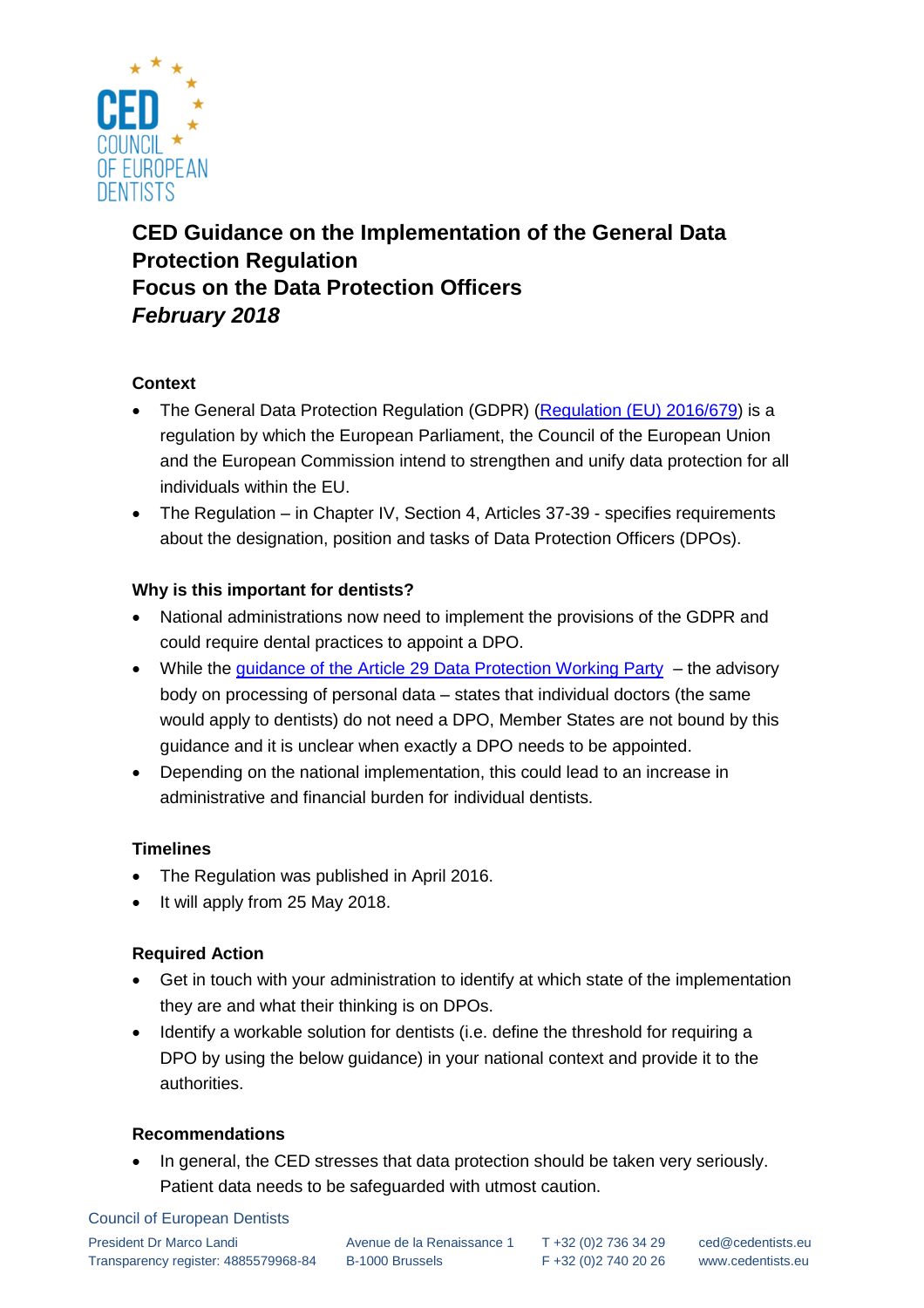

# Data Protection Officer

- $\circ$  The GDPR states that a DPO should be appointed where the core activities of the controller or the processor (in our case the dental practice or the dentist) consist of processing operations which require regular and systematic monitoring of data subjects on a large scale.
- o Therefore there are two criteria to be taken into account when discussing whether a DPO is needed:
	- How many people does the dental practice include whose core activity it is to process data?
	- Is data processed on a large scale?
- o **Criteria 1: Core Activity**
	- In our view, it is not a core activity of the dentist to process data, but a requirement to treat patients (the actual core activity). At the same time, dentists may have staff whose core activity it is to process patient data. If there is no significant number of staff whose core activity is data processing, a DPO should not be required.

# o **Criteria 2: Large Scale**

- The Article 29 WP gives further guidance on how to define large scale:
	- The number of data subjects concerned either as a specific number or as a proportion of the relevant population
	- The volume of data and/or the range of different data items being processed
	- The duration, or permanence, of the data processing activity
	- The geographical extent of the processing activity
- At least two of these criteria should show that the office in question processes extraordinary amounts of data in order to require a DPO. The average dental practice should therefore not be considered as processing data on a large scale.

# **Data Protection Impact Assessments**

 $\circ$  We believe that the same criteria should apply to evaluate whether to fulfil the requirements introduced by the GDPR for so-called Data Protection Impact Assessments (DPIAs) – Chapter IV, Section 3, Articles 35-36 – to be done where the use of new technologies for data processing are likely to result in high risks to the rights and freedom's of persons.

*If you need support from the CED Office, do not hesitate to contact us.*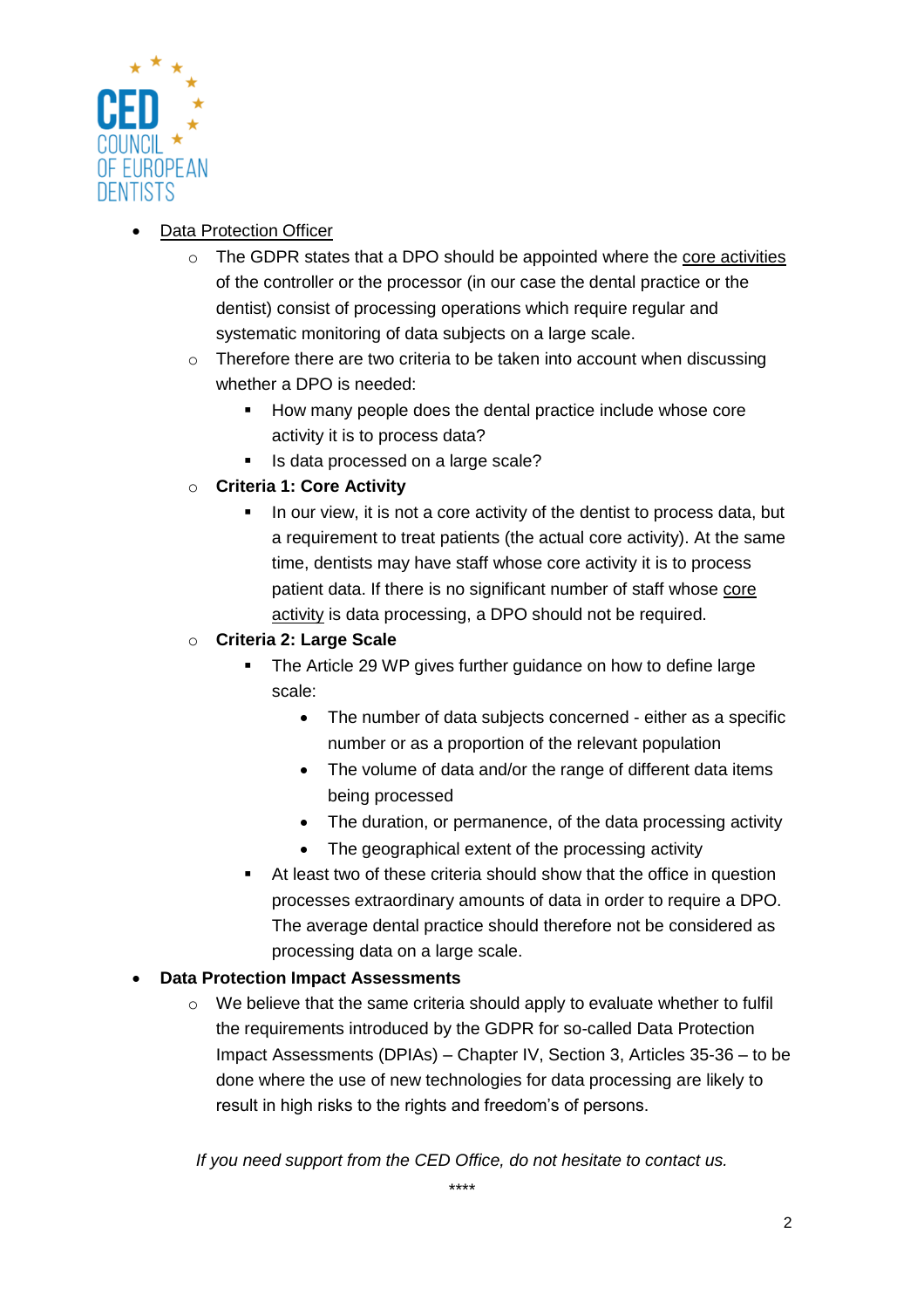

# **Background – Main changes under the GPDR and how they differ from the previous Directive**

(Source: https://www.eugdpr.org/the-regulation.html)

## **Penalties**

The Regulation sets two ceilings for fines if the rules are not respected: 1) fines up to a maximum of €10 million or, in case of an undertaking, up to 2% of worldwide annualturnover. This first category of fine would be applied for instance if a controllers does not conduct impact assessments, as required by the Regulation; 2) a maximum of €20 million or 4% of worldwide annual turnover. An example would be an infringement of the data subjects' rights under the Regulation. Fines are adjusted according to the circumstances of each individual case.

# **Right to Access**

Part of the expanded rights of data subjects outlined by the GDPR is the right for data subjects to obtain from the data controller confirmation as to whether or not personal data concerning them is being processed, where and for what purpose. Further, the controller shall provide a copy of the personal data, free of charge, in an electronic fromat. This change is a dramatic shift to data transparency and empowerment of data subjects.

### **Right to be Forgotten**

Also known as Data Erasure, the right to be forgotten entitles the data subject to have the data controller erase his/her personal data, cease further dissemination of the data, and potentially have third parties halt processing of the data. The conditions for erasure, as outlined in article 17, include the data no longer being relevant to original purposes for processing, or a data subjects withdrawing consent. It should also be noted that this right requires controllers to compare the subjects' rights to "the public interest in the availability of the data" when considering such requests.

# **Privacy by Design**

Privacy by design as a concept has existed for years now, but it is only just becoming part of a legal requirement with the GDPR. At it's core, privacy by design calls for the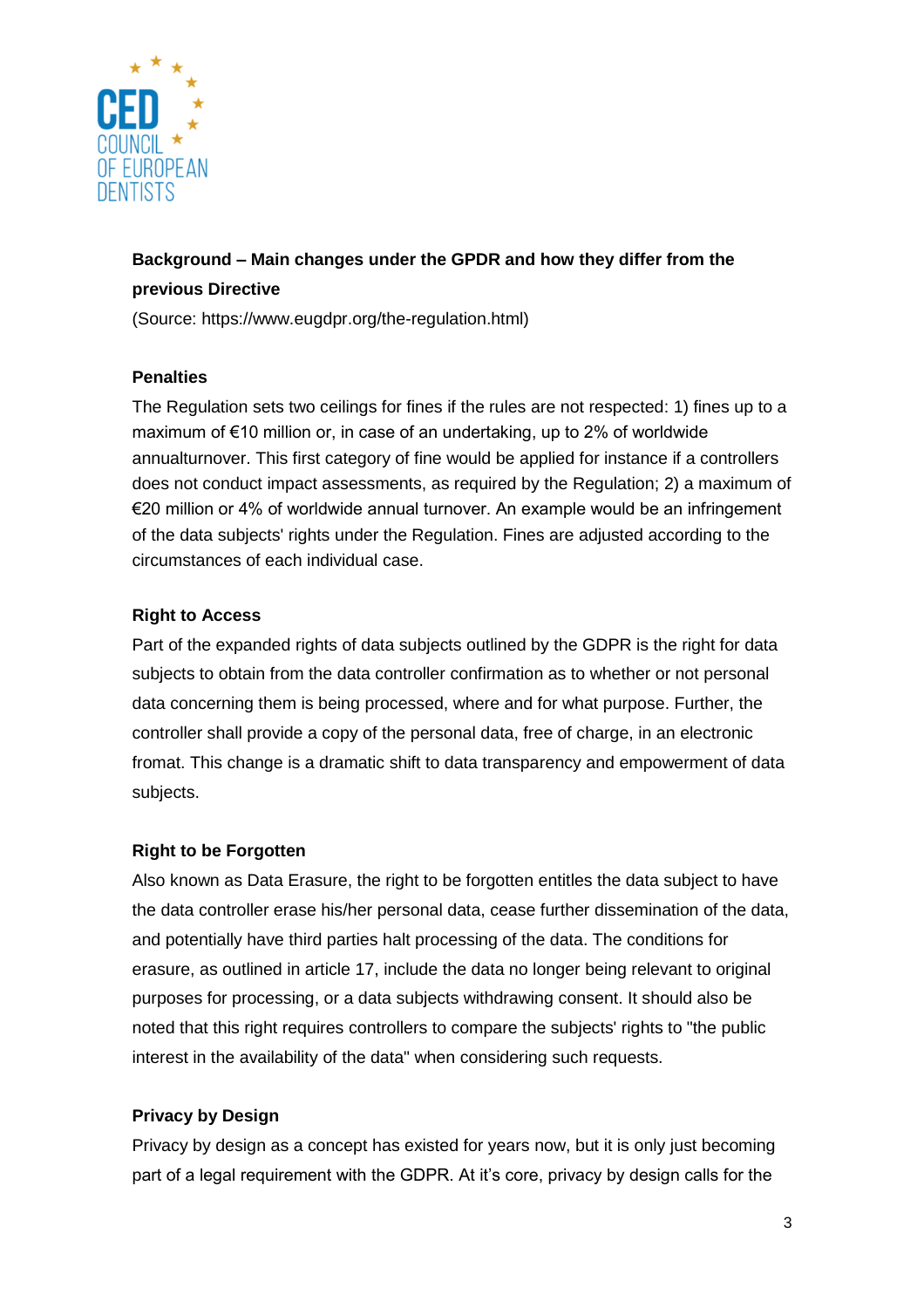

inclusion of data protection from the onset of the designing of systems, rather than an addition. More specifically - 'The controller shall..implement appropriate technical and organisational measures..in an effective way.. in order to meet the requirements of this Regulation and protect the rights of data subjects'. Article 23 calls for controllers to hold and process only the data absolutely necessary for the completion of its duties (data minimisation), as well as limiting the access to personal data to those needing to act out the processing.

# **Data Protection Officers**

Currently, controllers are required to notify their data processing activities with local DPAs, which, for multinationals, can be a bureaucratic nightmare with most Member States having different notification requirements. Under GDPR it will not be necessary to submit notifications / registrations to each local DPA of data processing activities, nor will it be a requirement to notify / obtain approval for transfers based on the Model Contract Clauses (MCCs). Instead, there will be internal record keeping requirements, as further explained below, and DPO appointment will be mandatory only for those controllers and processors whose core activities consist of processing operations which require regular and systematic monitoring of data subjects on a large scale or of special categories of data or data relating to criminal convictions and offences. Importantly, the DPO:

- $\circ$  Must be appointed on the basis of professional qualities and, in particular, expert knowledge on data protection law and practices
- o May be a staff member or an external service provider
- o Contact details must be provided to the relevant DPA
- o Must be provided with appropriate resources to carry out their tasks and maintain their expert knowledge
- o Must report directly to the highest level of management
- $\circ$  Must not carry out any other tasks that could results in a conflict of interest.

### **Breach Notification**

Under the GDPR, breach notification will become mandatory in all member states where a data breach is likely to "result in a risk for the rights and freedoms of individuals". This must be done within 72 hours of first having become aware of the